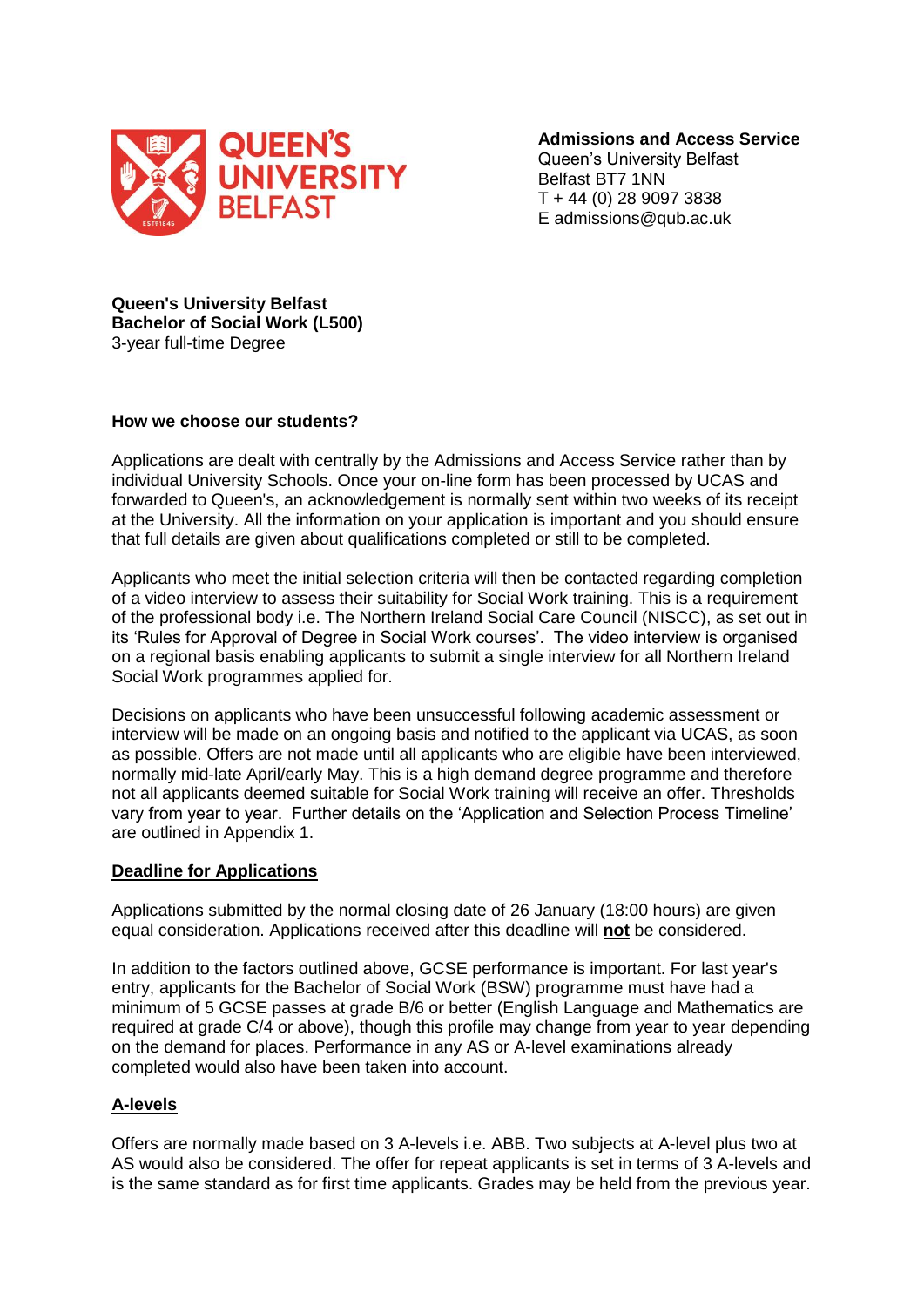# **Combination of A-level plus BTEC/OCR/ Level 3 Qualifications**

Applicants offering two A-levels and one BTEC Subsidiary Diploma/National Extended Certificate or OCR Cambridge Technical Introductory Diploma/Extended Certificate (or equivalent qualification acceptable to the University), or one A-level and a BTEC Diploma/National Diploma or OCR Cambridge Technical Diploma (or equivalent qualification acceptable to the University) will also be considered. Offers will be made in terms of the overall grade(s) achieved in the BTEC/OCR. The normal GCSE profile will be expected.

Please note that a maximum of one BTEC Subsidiary Diploma/National Extended Certificate or OCR Cambridge Technical Introductory Diploma/Extended Certificate (or equivalent qualification acceptable to the University) will be counted as part of an applicant's portfolio of qualifications.

**NB: A-level General Studies and A-level Critical Thinking would not normally be considered as part of a three A-level offer and, although they may be excluded where an applicant is taking 4 A-level subjects, the grade achieved could be taken into account if necessary in August/September.** 

# **Other Qualifications**

Applicants offering other qualifications, such as Edexcel BTEC Extended Diploma (QCF)/National Extended Diploma (RQF) and Higher National Certificates and Diplomas, Irish Leaving Certificate, Access Diploma or a Foundation Degree will also be considered.

# **BTEC Level 3 Extended Diploma (QCF)**

The same GCSE profile is expected of those applicants taking a BTEC Level 3 Extended Diploma qualification. Offers are made based on 'Successful completion of the BTEC Level 3 Extended Diploma (180 credits at Level 3) with overall grades D\*DD'.

## **BTEC Level 3 National Extended Diploma (RQF)**

The same GCSE profile is usually of those applicants taking a BTEC Level 3 National Extended Diploma qualification. Offers are made based on 'Successful completion of the BTEC Level 3 National Extended Diploma (1080 Guided Learning Hours (GLHS) at Level 3) with overall grades D\*DD'.

## **Irish Leaving Certificate**

Irish Junior Certificate performance is important. For last year's entry, applicants for the Bachelor of Social Work (BSW) programme must have had a minimum of 5 Irish Junior Certificate passes at grade B or better, though this profile may change from year to year depending on the demand for places. Offers are normally based on 6 Highers in the Irish Leaving Certificate i.e. grades H3, H3, H3, H3, H3, H3. If not offered at Higher Level, English and Mathematics are required at Ordinary Level minimum grade 04.

## **Access Courses**

Applications from those offering an Access Diploma are welcomed and each is considered individually on its merits. Applications from students who have been away from full-time education for a sustained period of time (minimum two consecutive academic years) prior to commencing the Access Diploma will be considered. Where offers are made, these are based on completion of the full qualification, which is normally available on a one-year, full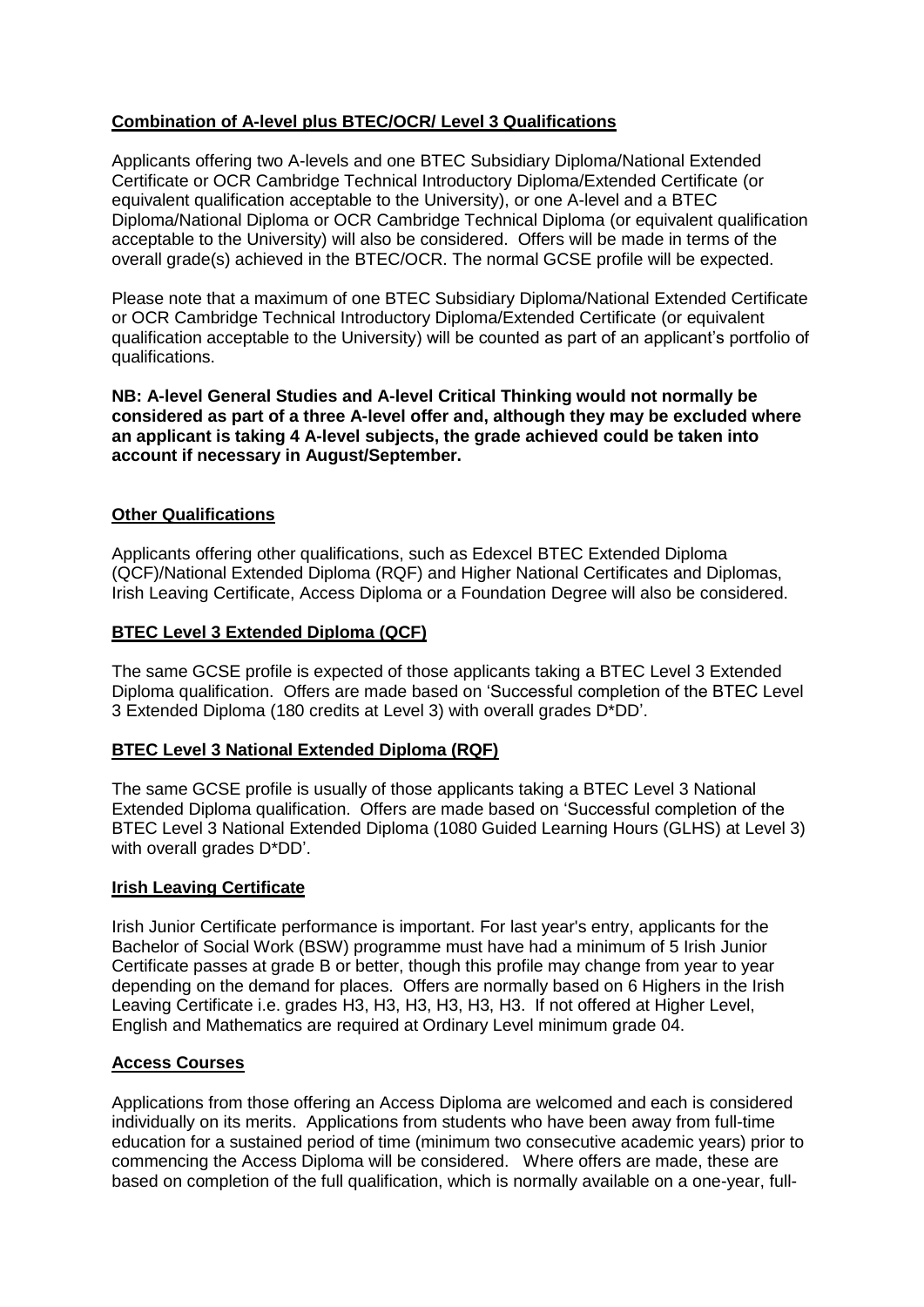time or two-years, part-time basis. For last year's entry, the standard set was 'Successful completion of the Access Diploma with an average of 70% (Level 3 Units)'. Applicants studying the two-year part-time course require an average of 60% in Year 1.

# **Applicants who have progressed beyond A-level (or equivalent Level 3 qualification)**

## **Higher National Certificate (HNC)/Higher National Diploma (HND)**

For those offering a Higher National Certificate/Diploma, some flexibility may be allowed in terms of GCSE profile but, to be eligible for an offer, modules completed in the first year of the HNC/ HND must average Merit level. For applicants completing an HNC/HND over two years offers are made based on 'Successful completion of the Edexcel HNC/HND with 3-4 Distinctions plus a Merit in each remaining unit in the final year of the HNC/HND'. For applicants completing a one-year full-time HNC offers are made based on 'Successful completion of the Edexcel HNC with 4 Distinctions plus a Merit in each remaining unit'.

## **Foundation Degree**

Applications from those offering a Foundation Degree are welcomed and each is considered individually on its merits. Where offers are made, these are based on completion of the full qualification, which is normally two-years full-time. For last year's entry, the standard set was an average of 50% in Year 1 and 'Successful completion of the Foundation Degree with an average of 60%'.

# **Graduates**

This course is open to graduates with a minimum of a Lower Second Class Honours degree.

#### **NB: Applicants with a Third Class Honours degree or Non Honours degree will not be considered.**

## **NB: ALL APPLICANTS**

**All applicants require GCSE Mathematics minimum Grade C/4 or an equivalent qualification acceptable to the University. Essential Skills, Level 2 in Application of Number is not acceptable in lieu of this requirement.**

## **Personal Statement and Academic Reference**

The information provided in the UCAS personal statement should demonstrate a commitment to social work. The academic reference together with predicted grades are noted but, in the case of the Bachelor of Social Work degree, are not the final deciding factors in whether or not an offer can be made. However, they may be reconsidered in a tiebreak situation in August. All applications must contain a reference otherwise they may not be considered.

## **Applicants in Receipt of an Offer**

Applicants who are made an offer are normally invited to an offer holders event, which is usually held in May, following the publication of offers. If you have not already done so, this will allow you the opportunity to visit the University and to find out more about the Social Work degree and the facilities on offer. It also gives you a flavour of the academic and social life at Queen's.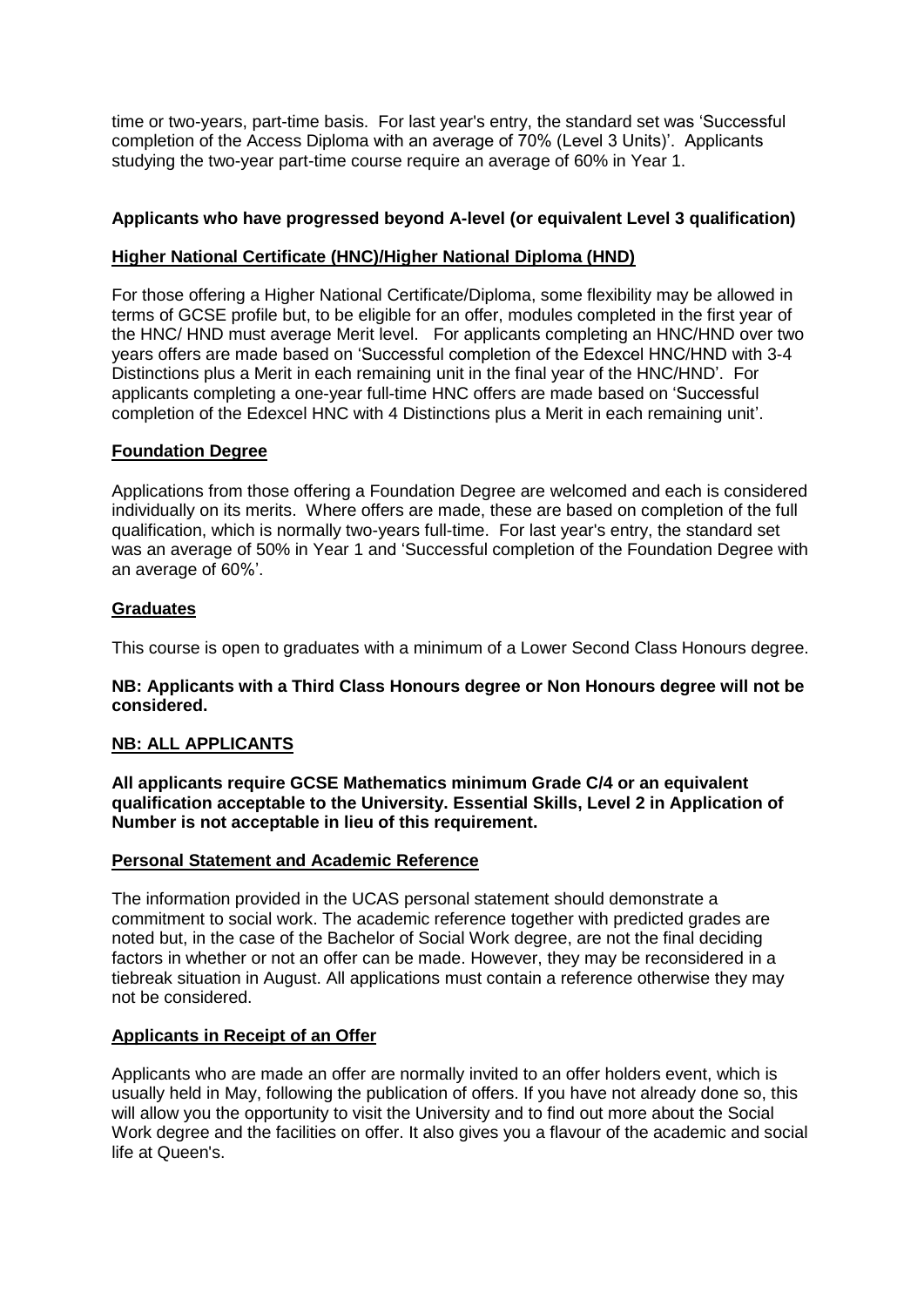## **Deferred Entry**

Due to the demand for places and the lengthy selection process applicants applying for deferred entry or those who are made an offer and request deferred entry are not considered.

All applications submitted by the normal closing date of 26 January (18:00 hours) are given equal consideration. Applications received after this date will **not** be considered.

## **Transfers**

Because of the intense competition for places to study Social Work and the nature of the course structure, transfers are not considered. However, candidates who commence another course of study may submit a fresh application via UCAS for consideration. All applicants must have the same entry requirements as those applying direct from A-level (or other acceptable qualification) and must have passed any exams taken at University.

#### **Finally**

If you cannot find the information you need here, please contact the Admissions and Access Service [here,](mailto:admissionsbsw@qub.ac.uk) giving full details of your qualifications and educational background.

Those considering applying to Social Work can find additional information on the Degree in Social Work on the NI Social Care Council (NISCC) website at:

[https://learningzone.niscc.info/storage/adapt/6126682248845/index.html](https://eur02.safelinks.protection.outlook.com/?url=https%3A%2F%2Flearningzone.niscc.info%2Fstorage%2Fadapt%2F6126682248845%2Findex.html&data=04%7C01%7Cs.bloomer%40qub.ac.uk%7Cfd24d7fe91674058b85808d999fc4dd0%7Ceaab77eab4a549e3a1e8d6dd23a1f286%7C0%7C0%7C637710131184258354%7CUnknown%7CTWFpbGZsb3d8eyJWIjoiMC4wLjAwMDAiLCJQIjoiV2luMzIiLCJBTiI6Ik1haWwiLCJXVCI6Mn0%3D%7C1000&sdata=ePX9nH3iOsoX%2BZLERxkstqk%2BUu6DdLHtHH9hwL1Kc7s%3D&reserved=0)